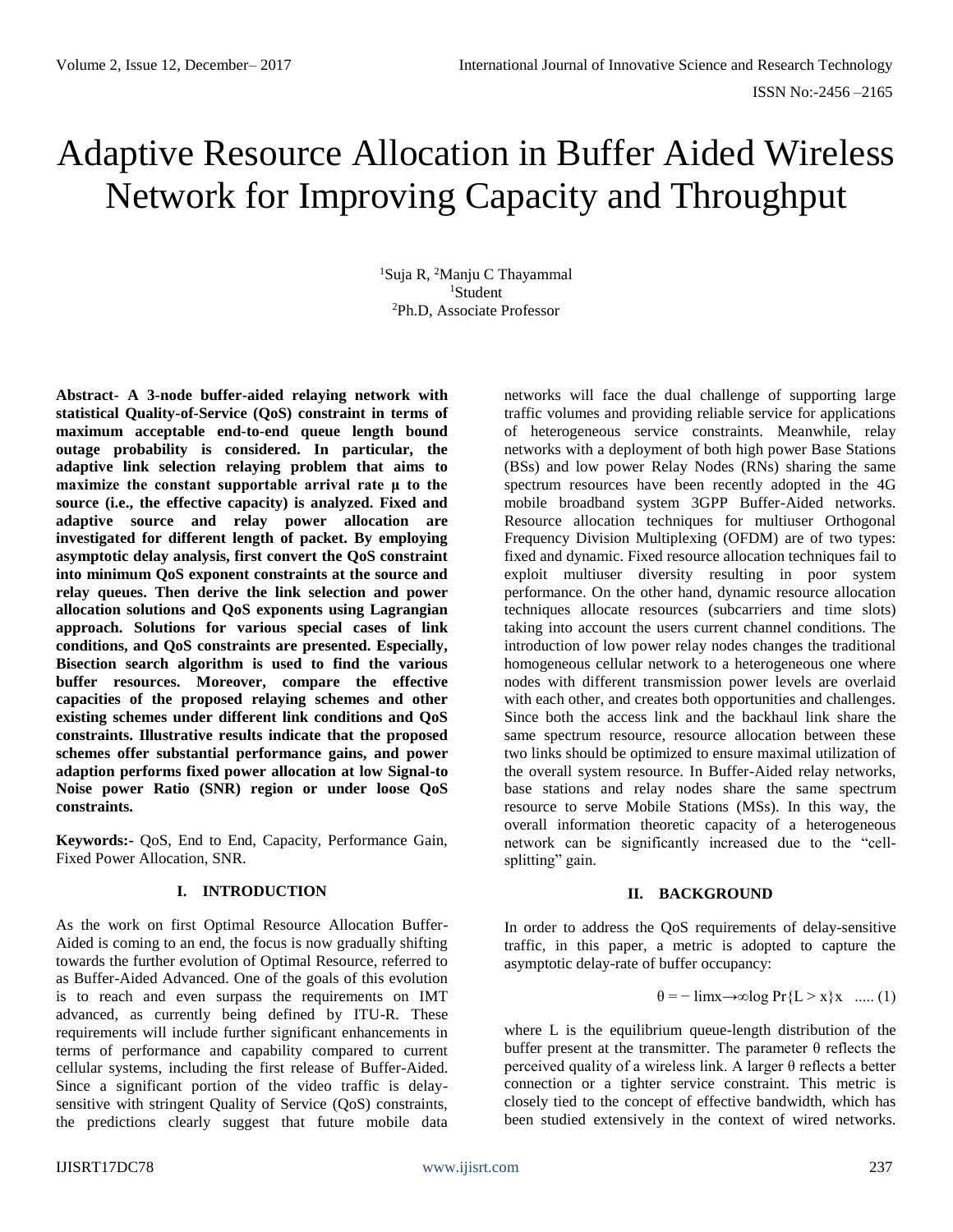Given a specific arrival process, the effective bandwidth characterizes the minimum bandwidth required for the communication system to meet a certain QoS requirement θ. The metric  $\theta$  is also related to the dual concept of effective capacity popularized by Wu and Negi. Unlike wired connections where the service rates are typically constant, wireless channels are inherently unreliable and the associated service rates are usually time-varying. Assuming a constant flow of incoming data, the effective capacity characterizes the maximum arrival rate that a wireless system can support subject to a QoS requirement θ. When θ approaches zero, the effective capacity converges to the Shannon capacity. Relay networks have been heavily investigated in the information theory society. Most of the work in the relay network literature focuses on delay-insensitive traffic where the channel capacity is maximized under the transmission power constraint. A cross-layer approach is introduced to investigate resource allocation strategies for relay networks under QoS constraints. To be specific, power allocation schemes are characterized to maximize the effective capacity of relay networks where the relay node has no buffer. The impact of the Quality of Service (QoS) constraint on the optimal power allocation is investigated in the single carrier point to point system. The result reveals that the optimal power allocation strategy depends heavily on both the underlying QoS constraint and the instantaneous Channel State Information (CSI). However, in our paper, consider the problem of maximizing the effective capacity of buffer-aided relay networks under channel statistics feedback. A joint subcarrier pairing and power allocation for OFDM with decodes and forward relay is investigated. It is assumed that all the subcarriers used at the Base Station (BS) can be fully reused at the Relay Node (RN). This is very different from what we are investigating for buffer-aided relay networks. Furthermore, the total power constraint of both BS and RN is assumed rather than that of the individual power constraint at BS and RN respectively. The Quality of Service (QoS) aspect is not investigated the authors imposed individual QoS constraints at each node and provide a characterization of the end to end delay violation probability for a two-hope relay system. A multi-cell OFDMA system with decode-andforward relaying is considered. The delay sensitive mobile station is characterized by its requirement of the minimum constant data rate. However, in our paper, characterize the optimal power allocation strategy for delay-sensitive traffic based on the QoS metric θ which can be related to the delay-violation probability. Furthermore, introduce low complexity resource allocation strategies with close performance to the optimal one. These works certainly improve our understanding of delay sensitive traffic over relay networks. However, the knowledge on this topic is far from being fully developed.

## **III. RESEARCH WORK**

The research of the paper is the following.

- To characterize the effective capacity of a buffer-aided relay network based on large deviation principle. The effective capacity is a function of the subcarrier allocation scheme as well as the power allocation scheme for both the access link as well as the backhaul link of the underlying OFDMA relay network.
- To introduce an optimal resource allocation strategy via dual decomposition, which has low computational complexity compared to the exhaustive search method. The closed-form expressions of the optimal power and subcarrier allocation strategy are derived given the underlying Quality of Service (QoS) constraint under the assumption of the Rayleigh fading channel in the low SINR regime.
- Identify the characteristics of the effective capacity of the buffer-aided relay network and characterize the properties of the optimal resource allocation strategies. The optimal subcarrier allocation strategy tends to equate the effective capacity of the access link with that of the backhaul link while the optimal power allocation strategy follows a water- filling strategy. The water level depends on underlying QoS constraint.
- To decompose the original resource allocation problem into two sub-problems: subcarrier allocation and power allocation, and introduce a low-complexity suboptimal resource allocation strategy. Furthermore, the optimal power allocation strategy as a function of the underlying Quality of Service (QoS) constraint is investigated in the low and high SINR regime respectively, which is largely unexplored in the literature. It is also verified that the introduced resource allocation strategy performs close to the optimal one with less complexity via numerical simulation. It is important to note that resource allocation in OFDMA systems has been heavily investigated in the literature. Most the work in the field focus on maximizing physical layer capacity of the system without the consideration of effective capacity.

# **IV. PROPOSED METHODOLOGY AND DISCUSSION**

Buffer-aided relay network is shown in Figure 1.In bufferaided networks a relay node is associated with a donor base station. A relay node is no different from a mobile station. Due to relay node, mobile stations can choose to be associated with either the base station or the relay node. If once a MS is chosen to be associated with the base station, it cannot receive any kind of data from relay nodes. On the other hand, once a mobile station is chosen to be associated with the relay node, it cannot receive signals from base station directly.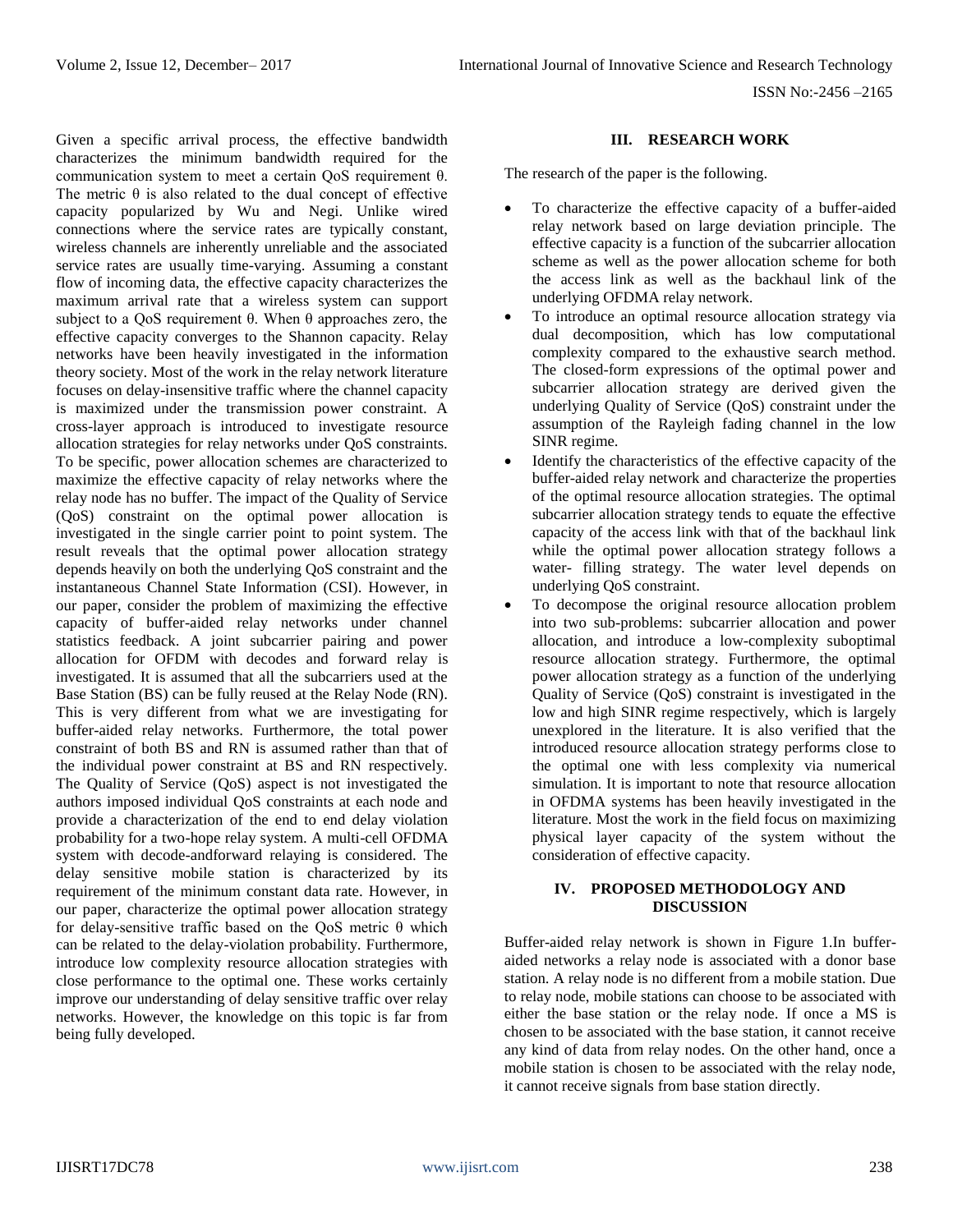

Figure 1 Communication Over Relay Node

A relay network and its queuing abstraction through wireless link for those mobile stations connected to the RN, the traffic reaches the buffer at the base station before sending to the relay node. Upon reception of the signals, the relay node decodes the data and forwards it to the corresponding mobile station. In buffer-aided systems, OFDMA is used for multiple accesses where each subcarrier is exclusively assigned to only one user at a time to eliminate the inter-user interference. Since both the base station and the relay node share the same radio spectrum and the relay node is a half-duplex node only one data can sent at each time, each subcarrier of the system is assigned to either the backhaul (BSRN) link or the access link (RN-MS).

#### *A. Power Allocation for a Fixed Subcarrier*

After identifying the subcarrier allocation strategy, the base station and relay node will need to maximize the corresponding effective capacity based on power allocation. This optimization problem is equivalent to finding the maximum of the following cost function

$$
L(r, P, \mu, \lambda) = \sum_{i=1}^{2} \mu_1(\sum_{n \in \Omega_g} \alpha(\theta_0, p_{tn}, \beta_{tn} - r)) + \sum_{i=1}^{2} \lambda_1(p_1 - \sum_{n \in \Omega_1} p_{tn}) + r
$$
 (2)

where  $\mu$ ,  $\lambda$  are Lagrange multipliers. By setting each derivative to 0 and obtain the conditions for the optimal power allocation strategies.

$$
\frac{\partial L}{\partial P_{1n}} - \mu_1 \frac{\partial_{\alpha}(\theta_0, P_{1n}, \beta_{1n})}{\partial P_{1n}} - \lambda_1 - 0
$$
  

$$
\frac{\partial L}{\partial P_{2n}} - \mu_2 \frac{\partial_{\alpha}(\theta_0, P_{2n}, \beta_{2n})}{\partial P_{2n}} - \lambda_2 - 0
$$
.... (3)

The expression of the effective capacity to obtain the optimality conditions for the general case. However, the expression will contain functions that are computationally complex. Furthermore, not much intuition can be obtained through those complicated expressions. In order to gain the intuition of the optimal resource strategy, and analyze the optimal power allocation scheme in both high SINR and low SINR regimes. High SINR Regime: Considering the case where the system is operating in the high SINR regime  $\{\gamma \ln P1n, \gamma 2nP2n\}$  (N0W + I), then becomes

$$
\frac{\partial L}{\partial P_{1n}} = \frac{\mu_1}{P_{1n}} \frac{E[e^{-\theta t} r_{2n}]}{E[e^{-\theta t} r_{1n}]} - \lambda_1
$$

$$
\frac{\partial L}{\partial P_{2n}} = \frac{\mu_2}{P_{2n}} \frac{E[e^{-\theta t} r_{2n}]}{E[e^{-\theta t} r_{1n}]} - \lambda_2
$$

where rin = WT log  $1 + \gamma \text{inPin}(\text{N0W+I})$  for i=1,2. Set the partial derivatives to be 0 then obtain the optimal

$$
P_{1n}^* = \frac{\mu_1}{\lambda_1} W, \ P_{2n}^* = \frac{\mu_2}{\lambda_2} W
$$

It is important to find that the optimal power allocation in the high SINR regime is not a function of the quality of service constraint θ. In fact, the transmit power is uniformly spread over the assigned subcarriers,

$$
P_{1n}^* = \frac{P_1}{|\Omega_1|}, \ P_{2n}^* = \frac{P_2}{|\Omega_2|}
$$

Not surprisingly, this power allocation strategy is also optimal for Shannon capacity in the high SINR regime, this is because in the high SINR regime, the capacity is insensitive to the received power and varying the amount of transmit power as a function of the channel state yields a minimal gain. Low SINR Regime: When the system is operating in the low SINR regime, the expression of the effective capacity can be expressed. Accordingly, the partial derivatives of the cost function with respect to the power allocation can be expressed as

$$
\frac{\partial L}{\partial P_{1n}} = \frac{\mu_1}{\theta_0 T} \frac{\partial \log(1 + \frac{\theta_0 W T \beta_{2n, P_{1n}}}{T(N_0 W + 1)})}{\partial P_{1n}} - \lambda_1
$$

$$
\frac{\partial L}{\partial P_{2n}} = \frac{\mu_2}{\theta_0 T} \frac{\partial \log(1 + \frac{\theta_0 W T \beta_{2n, P_{2n}}}{T(N_0 W + 1)})}{\partial P_{2n}} - \lambda_2
$$
 (5)

Let  $\partial L/\partial P1n = 0$  and  $\partial L/\partial P2n = 0$ , the optimal power allocation can be expressed as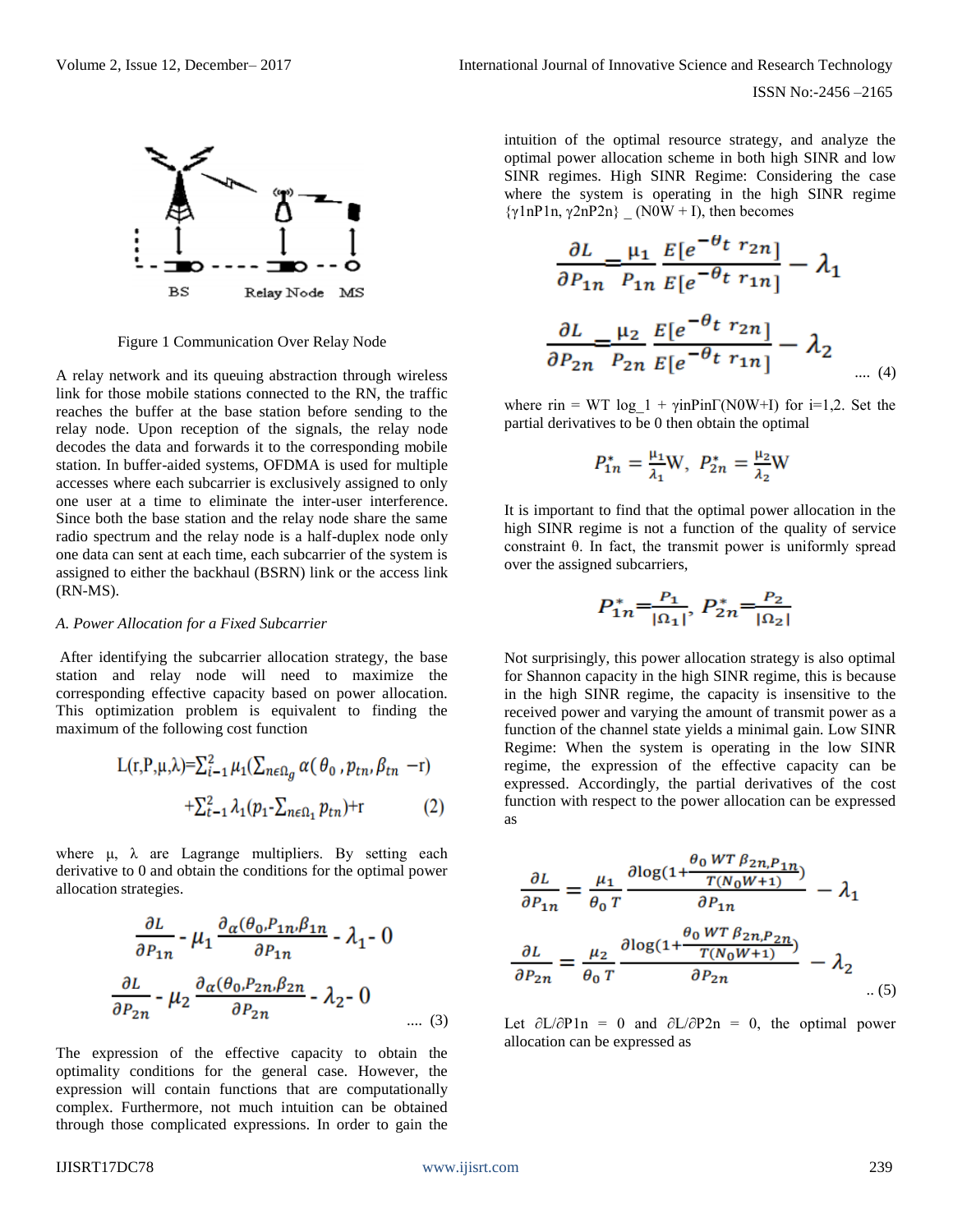$$
P_{1n}^{*} = \frac{1}{\theta_0 T} \left[ \frac{\mu_1}{\lambda_1} \frac{\Gamma(N_0 W + I)}{W \beta_{1n}} \right]^{+}
$$
  

$$
P_{2n}^{*} = \frac{1}{\theta_0 T} \left[ \frac{\mu_2}{\lambda_2} \frac{\Gamma(N_0 W + I)}{W \beta_{2n}} \right]^{+}
$$
  

$$
\dots (6)
$$

where  $\mu$ 1,  $\mu$ 2,  $\lambda$ 1 and  $\lambda$ 2 are the Lagrangian multipliers, which need to ensure the system to meet the total power constraints. It is important to note that the optimal power allocation strategy expressed is exactly the same as that expressed with different Lagrangian multipliers. Let  $x1 = \mu 1/\lambda 1$  and  $x2 =$  $\mu$ 2/ $\lambda$ 2. It can be seen from that the optimal power allocation strategy follows a water-filling structure where the "water levels", x1 and x2, not only depend on the total transmit powers available at the transmitters but also depend on the QoS constraint θ

$$
\sum_{n\in\Omega_1} \left[\frac{\mu_1}{\lambda_1} - \frac{\Gamma(N_0W+I)}{W\beta_{1n}}\right]^+ = \theta_0 \text{ T} P_1
$$

$$
\sum_{n\in\Omega_2} \left[\frac{\mu_2}{\lambda_2} - \frac{\Gamma(N_0W+I)}{W\beta_{2n}}\right]^+ = \theta_0 \text{ T} P_2
$$
.....(7)

As the QoS constraint becomes more stringent, i.e., θ increases, the overall effective power increases and the transmitter will tend to use more subcarriers even in the low SINR regime. This intuition can be seen more clearly as well as the simulation results shown. The new methodology can introduce to solve the Lagrangian multipliers in the low SINR regime



Figure 2 Buffer Aided Relaying Architecture

The total number of all possible subcarrier allocation schemes is O(2N) where N is the number of subcarriers in the system. For each subcarrier allocation scheme, the complexity of computing the power allocation is O(N) considering the multiplication. In order to obtain the optimal resource allocation, there is a need to calculate the effective capacity for each subcarrier allocation, the complexity is also O(N) in terms of the logarithm function and multiplication. To this end, the complexity of the exhaust search is O(N2N), which is extremely high. The complexity of our proposed optimal method is much lower compared to the exhaust search methodology. The complexity of computing the subcarrier and power allocation are both O(N), thus the total complexity is also O(N), which is much lower than that of the exhaust search method.

## **V. RESULT ANALYSIS**

Figures show the results and simulated evaluation of a strategy for optimal resource allocation in buffer-aided advanced relay networks under statistical QoS constraints. Figure 3 Effective Capacity Comparison with Different θ.

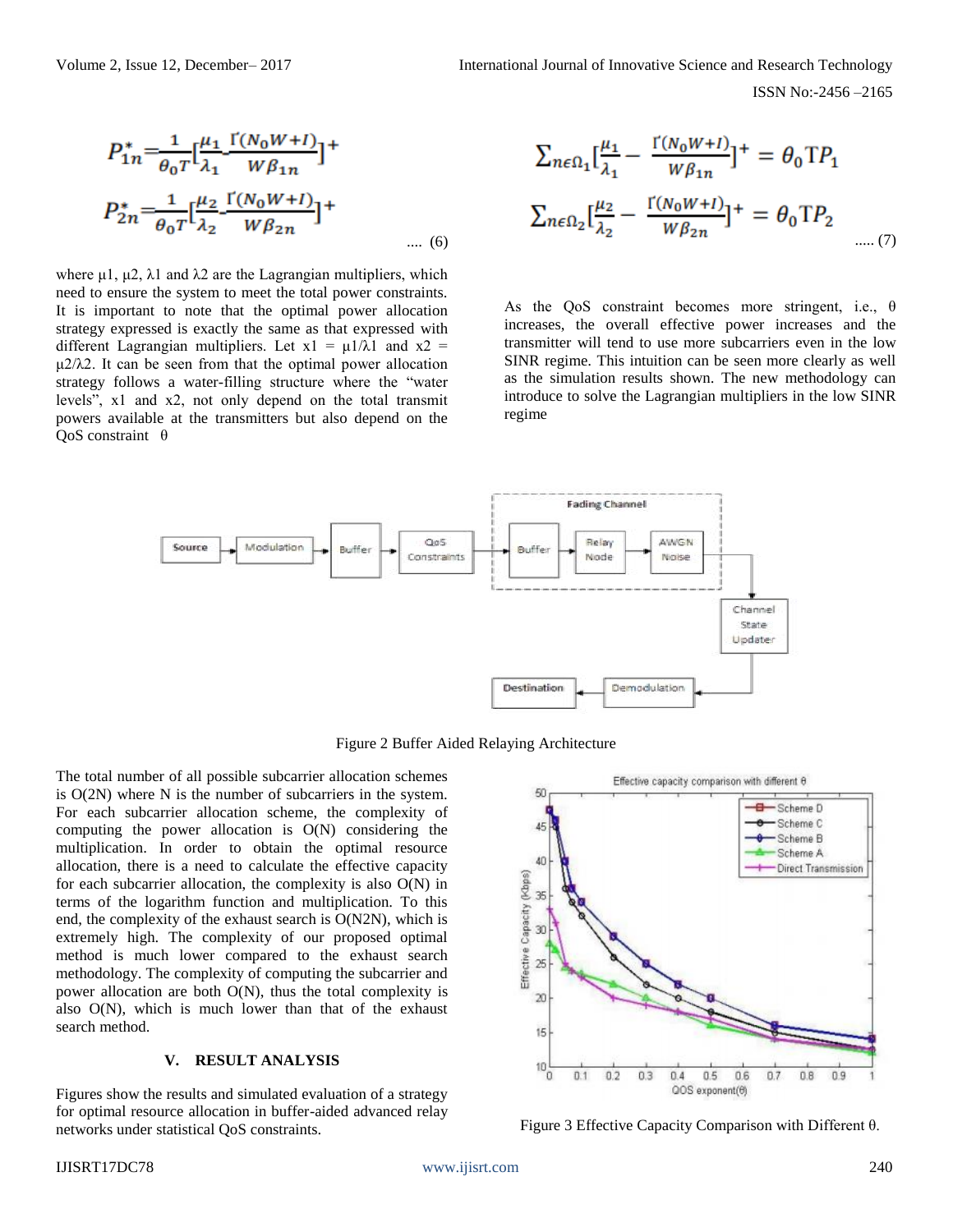

Figure 6 Effective Capacity Comparison with Different RN Location.



Figure 7 Effective Capacity Comparison with Different θ.

## **VI. CONCLUSION**

In buffer-aided relaying network to exploit the relay buffering capability and link fading diversity, adaptive link selection relaying schemes with fixed and adaptive source and relay power allocation are proposed. In each transmission frame, the relay can be activated adaptively to receive packets from the source or to transmit packets to the destination depending on the instantaneous channel state information. The link selection and power allocation solutions are derived to maximize the constant supportable arrival rate  $\mu$  to the source using Lagrangian approach and convex optimization. The effects of the QoS constraint on the derived solutions are identified. Illustrative results compare the capacities of the proposed relaying schemes and other existing schemes under different Signal-to Noise power Ratio (SNR) region and QoS constraints. In general, the simulation results show that bufferaided relaying with adaptive link selection is beneficial as long as a certain delay can be tolerated.

# **VII. FUTURE WORK**

Multiple source nodes and multiple destination nodes can be implemented. Greedy scheduling algorithm can be added to improve the throughput of the network. The advantage to using a greedy algorithm is that solutions to smaller instances of the problem can be straightforward and easy to understand.